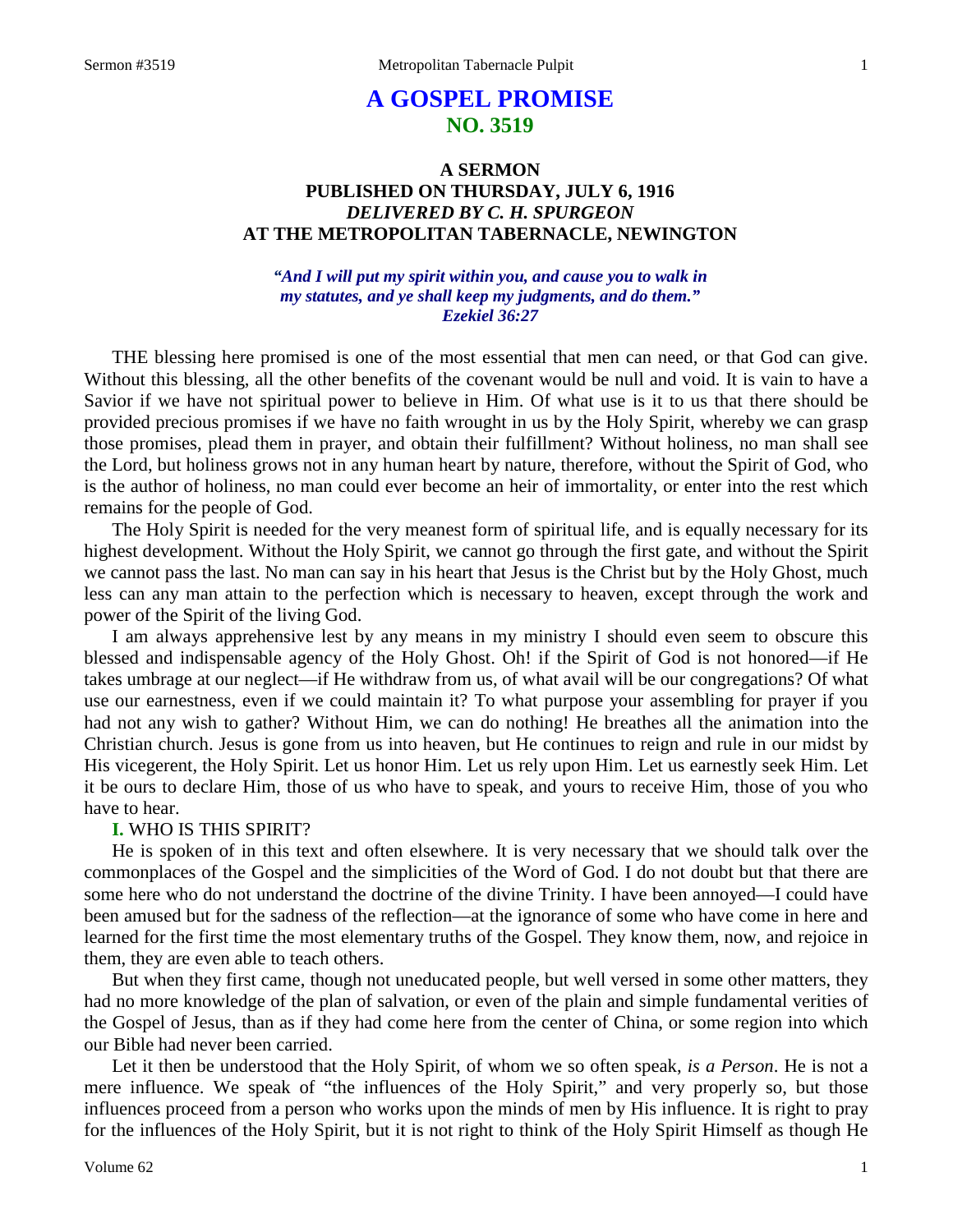were an influence, for He is a person. Actions are ascribed to Him which could not be ascribed to influences. He is said to be grieved, to be vexed, to have despite done unto Him. Wonderful things are ascribed to Him, which influences could not accomplish.

The Spirit of God brooded over this earth when it was as yet without form and void, and darkness was upon the face of the deep. He brought order out of confusion. He garnished the heavens. The beauty of the tabernacle is attributed to the skill that He inspired. Or turning to the holier tabernacle of our Savior's body, it was formed and fashioned by the power of the Holy Ghost. The holy thing that was born of Mary was not born of natural generation, but by the energy of the Holy One of Israel. Not an influence, but a person was the agent. And when our Lord was raised again from the dead, His resurrection is ascribed in Scripture to the Holy Spirit.

The Holy Spirit wrought divers signs and wonders in the early church. He enabled the apostles to speak with many tongues, through Him they had power to work many miracles. He even gave commandment to separate Paul and Barnabas for the work whereunto He had called them, and still, beloved, He is in the church, and we have fellowship with Him. We commune with Him. We can bear our witness that He makes intercession for us with groans that cannot be uttered, that He helps our infirmities, and performs for us a thousand offices of love which make us feel, experimentally and consciously, that the agent of such things is a very person.

*He is, moreover, God*—truly God. Never let us think lightly of the Holy Spirit, as though He were in any secondary sense divine. In your baptism the three names were put together. You were baptized into the triple name of the Father, and of the Son, and of the Holy Ghost. Take care that the three persons be ever associated in your minds with equal affection and with equal awe.

The Benediction, which so constantly concludes our worship, gives to each His place, "May the grace of our Lord Jesus Christ, and the love of the Father, and the fellowship or communion of the Holy Ghost be with you all." The Holy Spirit, then, is divine. We do not now attempt to prove that which it is our business at present dogmatically to assert. The thing is capable of abundant proof from Holy Writ. Let it suffice that we teach you the fact. How is it that the Father is God, that the Son is God, and that the Holy Ghost is God, and yet that there are not three Gods, but one God? I cannot tell you. I know it is so, for so it is revealed, but how it is so it is not for us to guess because it is not revealed or explained. Our understanding can adventure as far as the testimony, and no farther.

Many attempts have been made by divines to find parallels in nature to the Unity and the Trinity of God, but they all seem to me to fail. Perhaps the very best one is that of St. Patrick, who, when preaching to the Irish, and wishing to explain this matter, plucked a shamrock and showed them its three leaves all in one—three, yet one. Yet there are flaws and faults even in that illustration. It does not meet the case. It is a doctrine to be emphatically asserted as it is expounded in that Athanasian Creed, the soundness of whose teaching I do not question, for I believe it all, though I shrink with horror from the abominable anathema which asserts that a man who hesitates to endorse it will, "without doubt perish everlastingly."

It is a matter to be reverently accepted as it stands in the Word of God, and to be faithfully studied as it has been understood by the most scrupulous and intelligent Christians of succeeding generations. We are not to think of the Father as though anything could detract from the homage due to Him as originally and essentially divine, nor of the only begotten Son of the Father as though He were not "God over all, blessed forever," nor of the Holy Spirit proceeding from the Father and the Son, as though He had not all the attributes of Deity. We must abide by this, "Hear, O Israel; the LORD thy God is one JEHOVAH," but we must still hold to it that in three Persons He is to be worshipped, though He be but one in His essence.

Understand, then, you who know but little of the doctrines of the Gospel, that you must worship the Holy Spirit, and exercise your faith on Him as God. Lay particular stress upon this, because it is written, "Whosoever shall speak a word against the Son of Man, it shall be forgiven him, but whosoever speaks against the Holy Ghost, it shall not be forgiven him, neither in this world nor in the world to come."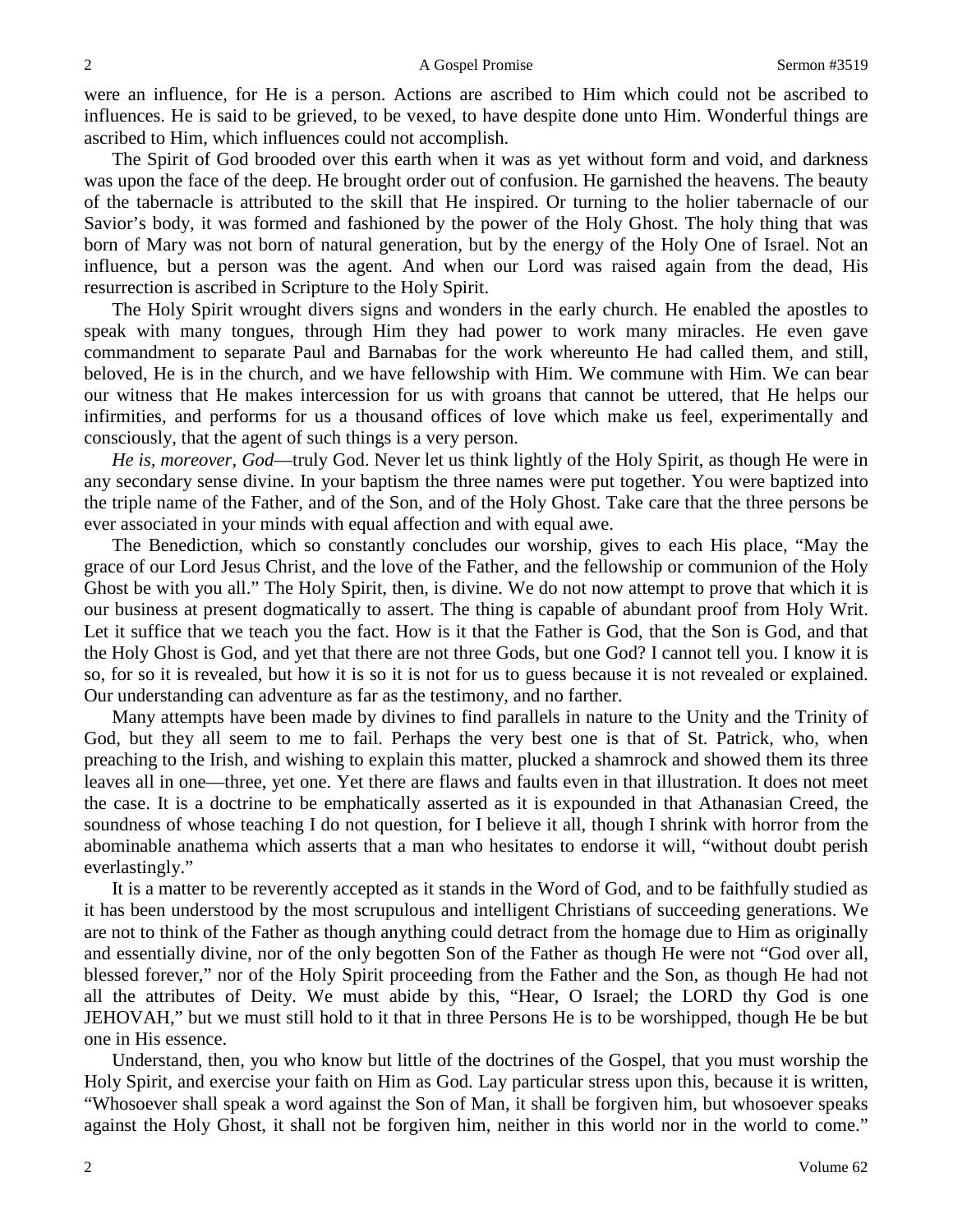Such awful sanctity surrounds the Spirit of God. As I think of Him, I seem to see Sinai in a blaze with a bound set round about, and I hear a voice that says to me, "Draw not nigh here, for this is holy ground."

That sin against the Holy Ghost, I know not what it is, in vain might I essay to define it. It stands like a beacon, as if God saw that an ungodly and stiff-necked generation would vex the Holy Ghost, and venture far in blasphemy, therefore, while all manner of blasphemy shall be forgiven unto men, the sin against the Holy Ghost shall never be forgiven.

Take heed you do not harden your heart, lest you should commit it. I do not believe you have. I know you have not if you desire to be saved. I am sure you have not if you are willing to come and put your trust in Jesus Christ. Still, I admonish you to take care and treat with reverence the very thought of the Holy Spirit, the Comforter, the Instructor of your souls. Your second question will be—

### **II.** HOW DOES HE FULFILL THIS PROMISE?

We understand by these words that those who formerly loved sin shall be made to love righteousness, that those who found it hard at one time to break off their evil ways shall be induced to run with alacrity in the way of God's commandments. Now this is a great thing to be promised, and a very great thing to be obtained. By no human power could it be brought to pass. As easily might the blackamoor change his skin to whiteness, or the leopard get rid of his spots, as could the man who is accustomed to do evil reverse the entire current of his habits and instincts, and learn to do well.

The divine power that first fashioned the soul of man must re-mold it. Only the Creator who made the instrument can re-tune it, or restore its harmony. No unskillful hands can mend it. People sometimes cavil at the doctrine of human impotence, but I can assure you that the actual evidence is far more convincing than the abstract theory. The practical pastoral experience that some of us have had would soon convince anyone that there is ample evidence of its truthfulness.

We meet with those who have been a little awakened at our prayer meetings and revival services. What, think you, is the first thing we have to concern about them? Why, some of them have never been in the habit of thinking about their souls before, and the moment they do begin to think, like a lad introduced into a carpenter's shop who has never seen tools before, they cut themselves with every tool they attempt to handle. These poor souls never were introduced to the spiritual world before. Selfexamination is a novelty to them. If they think of sin, it drives them to despair, or if they think of mercy, that drives them to presumption.

Whatever truth we put before them, they misuse and pervert it. They do not seem to have the sense or the wit to use any truth in a right way. You may teach the young inquirer with much earnestness, but you will find it difficult to guide him. For instance, if he seems resolved to despair, you shall try to comfort him, and use as many arguments as you can, but he will despair if he has made up his mind to do it.

Some of these remind me of certain game that sportsmen try to hunt out of their holes. It seems in vain to send the ferret after them. When I have used arguments to get them out of one hole, forthwith they take refuge in another, and when I have stopped up scores of holes and have said to myself, "I shall have you *now,* you cannot answer *that!"* suddenly they seem to have found out quite another branch of lies and delusions. They are gone from me, and all my work is lost. Ah! then it is that the pastor feels that he must have the power of the Holy Spirit to help him, or else even the awakened and anxious sinner will evade conversion, put away from himself eternal life, and perish in his sin.

Yes, brethren, experience will often prove more than controversy is prone to allow of the necessity of work of the Holy Spirit. And if in merely dealing with the elementary lessons of religion we find such palpable evidence of human inability, how much more is this the case in the matter of making a lover of sin become a lover of holiness! You may show him the proprieties of morality, you may lay before him the inevitable results of sin, you may charm him with the rewards of virtue, but the adder is too deaf for all your charming, and when you have charmed, and charmed, and charmed again, he still retains his venom, and is an adder still.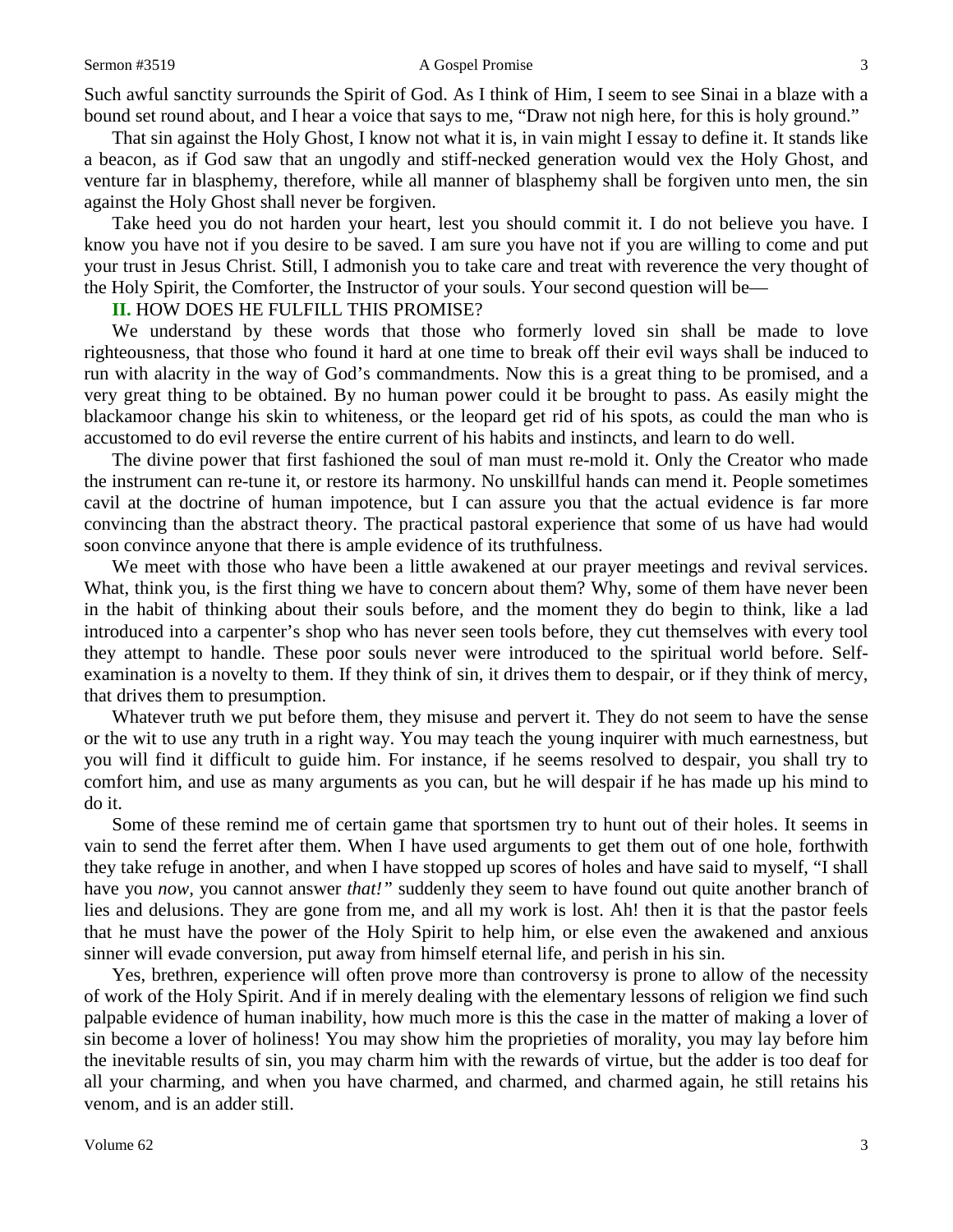But how does the Holy Spirit effect this? He operates, it is true, in many ways, He does it often *by His quickening power.* The Holy Spirit is the author of all spiritual life. Speak of regeneration, the Holy Spirit is the Regenerator. No man can receive that divine life which comes into him at the new birth except by the Spirit of God. We are raised from our death in sin into a new and holy life by the working of the Holy Ghost, and by that alone.

Now, if someone here, hitherto incapable of a holy life, or of serving God aright because of his natural depravity, should be quickened by the Holy Ghost, what a change would be at once wrought upon him! What the spiritually dead man cannot do, the spiritually enlivened man can readily perform. How the Spirit quickens we know not. "The wind bloweth where it listeth, and thou hearest the sound thereof, but cannot tell whence it cometh, or whither it goeth, so is everyone who is born of the Spirit." The effects are visible enough. You soon perceive that the man who was callous, without feeling, without emotion, becomes tender of conscience, eager in desires, and sensitive in his anxieties. He becomes, in fact, a living man, though he was steeped in death before.

The Holy Spirit continues to make a man practically new *by the illumination He bestows*. The man is blind, the Holy Spirit touches his eye with heavenly eye-salve, and he begins to see. The sinner, with the Bible in his hand, though anxious to understand it in a measure, makes a sorry muddle of its doctrines and precepts, apart from the instructions of that blessed Commentator—the Holy Spirit. The Bible is full of light, but the heart of man is very dark. To what purpose is the Scripture opened to the understanding, if the eyes of the understanding are covered with a thick film? It is the Holy Spirit who irradiates the truth which He has revealed broadcast over every object that lies in our path.

In reading the Bible to find comfort and direction, take care to lift up your hearts to Him who wrote it. As an author best understands his own books, so will the Spirit, who inspired the volume, let you at once into the secret meaning of that which the pens of inspired men have recorded. Wait upon God for instruction, His instruction is sure to lead you to holiness, for He instructs you in the evil of sin, He lets you see its heinousness, its demerit, its ingratitude and infamy, He instructs you in the beauty of holiness, and shows you the example of your Master. He teaches you the law, and writes it upon the fleshly tablets of your hearts. In this way, as an Illuminator as well as a Quickener, He makes us run in the ways of God's statutes.

Moreover, the Holy Spirit operates as a Comforter. Many men are wretched by reason of their sins, yet unwilling to renounce them. We have known people continue in present transgression because they are utterly hopeless of ever being forgiven their misdeeds in the past.

But when the Spirit of God breathes holy comfort into the desponding sinner's mind, then he says to himself, "I will not fling myself away, after all, it is not meet that I, who have a better destiny before me, should live like those who have resolved to follow their own lusts, reckless of consequences, those who have made a covenant with hell, and a league with death. No, a thousand times no, if God does all this for me, and brings His dear Son to me, and tells me of pardons bought with blood, then away shall go my old sins, and henceforth it shall be my joy to serve with all my might the Heavenly Friend who has been so kind to me."

The Holy Ghost is always to His people the Comforter. Are any of you sad? Does that sadness make you unbelieving? Does the unbelief act upon you as a temptation to sin? Go to the Comforter to take away the root of the mischief. So shall you run in the way of God's commandments, because He has enlarged your heart and guided your footsteps.

The Holy Spirit also operates in the hearts of some *as an Intercessor, helping their prayers*. Some of you are downcast and desponding because you cannot pray. "Oh," you think, "if I could but pray!" What strange ideas possess people's mind as to praying! One who took my hand the other day said to me, "I wish I could pray as you do, sir, but pray I cannot." Poor soul, when I saw his tears, and heard his cries to God, very broken as they were, I wished that I could pray as he did then. What is the use of fit words, fine sentences, fluent speech? These seem to me full often to be such deceitful acquirements that I would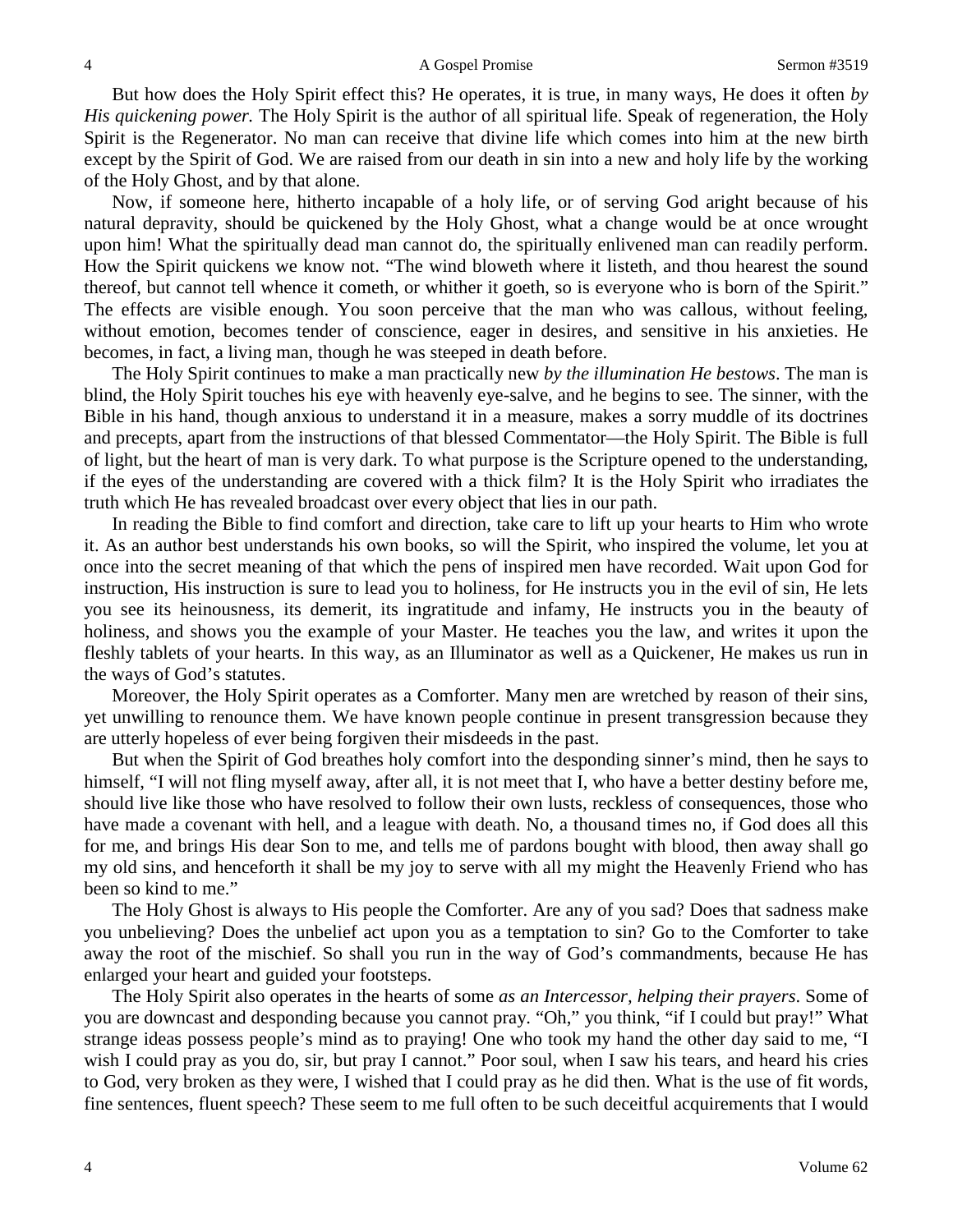### Sermon #3519 **A** Gospel Promise 5

fain dispense with them, if I might stammer out my soul's desires, and feel myself to be all the more sincere because I lacked expression to clothe my thought.

Oh, no, the Lord does not require your long addresses. A groan, a sigh, a sob, that seems to swell in your soul and become too big to find a way of escape—that is prayer! When you cannot pray, remember the Spirit also helps our infirmities. It is His office to utter groanings for us which we cannot utter, and by enabling the man to pray He enables the man to be holy, for prayer is a mainstay of holiness. To draw near to God, the fountain of all perfection, is to be helped against besetting sin, and the blessed Helper in prayer also becomes in this respect a Help to us in the paths of righteousness.

I do hope that any of you who have been saying, "I cannot do this," and "I cannot do that," will understand that it is quite true that you cannot, but it is equally true that the Holy Spirit can help you to do all things. You can do everything through His almighty aid.

Wait upon Him with earnest desires, and say to Him, "Come, Holy Spirit, help a poor feeble worm, help me to mourn my sin, help me to look to Jesus with the eye of faith, help me to give up my sins, help me when I am tempted, that I may withstand the subtle arts of Satan, help me to overcome my bad temper, to get rid of the pride and naughtiness of my heart. Kill my sloth, take away my disposition to put off and procrastinate, enable me to decide for Christ just now, and to come, all guilty as I am, and wash in the fountain of His precious blood, that I may be saved."

I tell you it is the Holy Spirit's office to do this. He is never so happy, if I may use such a phrase concerning the ever-blessed One, as when He is thus, by His quickening, His illuminating, His comforting influences, bringing poor guilty souls to Jesus, and by Him, to the paths of holiness.

Furthermore, one of the Holy Spirit's proper offices is *to sanctify the people of God*. Jesus Christ gives us a justifying righteousness which is imputed to us, the Holy Spirit gives us a sanctifying righteousness which is imparted to us. The blessed Jesus brings to us His own righteousness, and clothes us with it. The Holy Spirit works in us a personal conformity to the will of God in our hearts, productive of fruit in our lives, as a sequel to that obedience even unto death, wherewith Christ made satisfaction for our offenses, and discharged the high obligation of that obedience we owed. This holiness is not the holiness of Christ, as some vainly say, but it is a personal holiness wrought in us by the operation of the Holy Spirit.

You, dear hearers, have perhaps said to yourselves, "I cannot be saved because I am not holy." The truth is you cannot be holy because you are not saved, being saved comes first. Holiness is never the root, it is always the fruit, it is not the cause, it is the effect. You must come to Jesus as you are, and trust Him, and then He will give you the Holy Spirit to work in you the new heart, the new desire, and to make you a new creature.

You say, "I cannot make myself holy." That is true. You ought to do so, but the power is gone, and alas! the will likewise, but if God has given you the will, He points you to Him with whom the power is vested, namely, the Holy Spirit, who will dwell in you, and sanctify you through the Word of truth, and the application of the precious blood and water which flowed from the side of Christ.

Nor must I omit to notice that one of the Spirit's great works is to dwell in His people. The Holy Ghost dwells in every believer in Christ. He has never been absent from him since he became a disciple. We may invoke His presence as we sing—

## *"Come Holy Spirit, heavenly Dove, With all Thy quickening powers."*

But that is a prayer for His special manifestation. The Holy Spirit is here. He lives in the church. He has come as a Comforter, who shall abide with us forever. He dwells in the bodies of His people, God is in His temple. And mark you, it is by this indwelling that the holiness of the believer is kept up. If the Holy Spirit left him, he would return, like a dog to his vomit, but because the Holy Spirit looks out of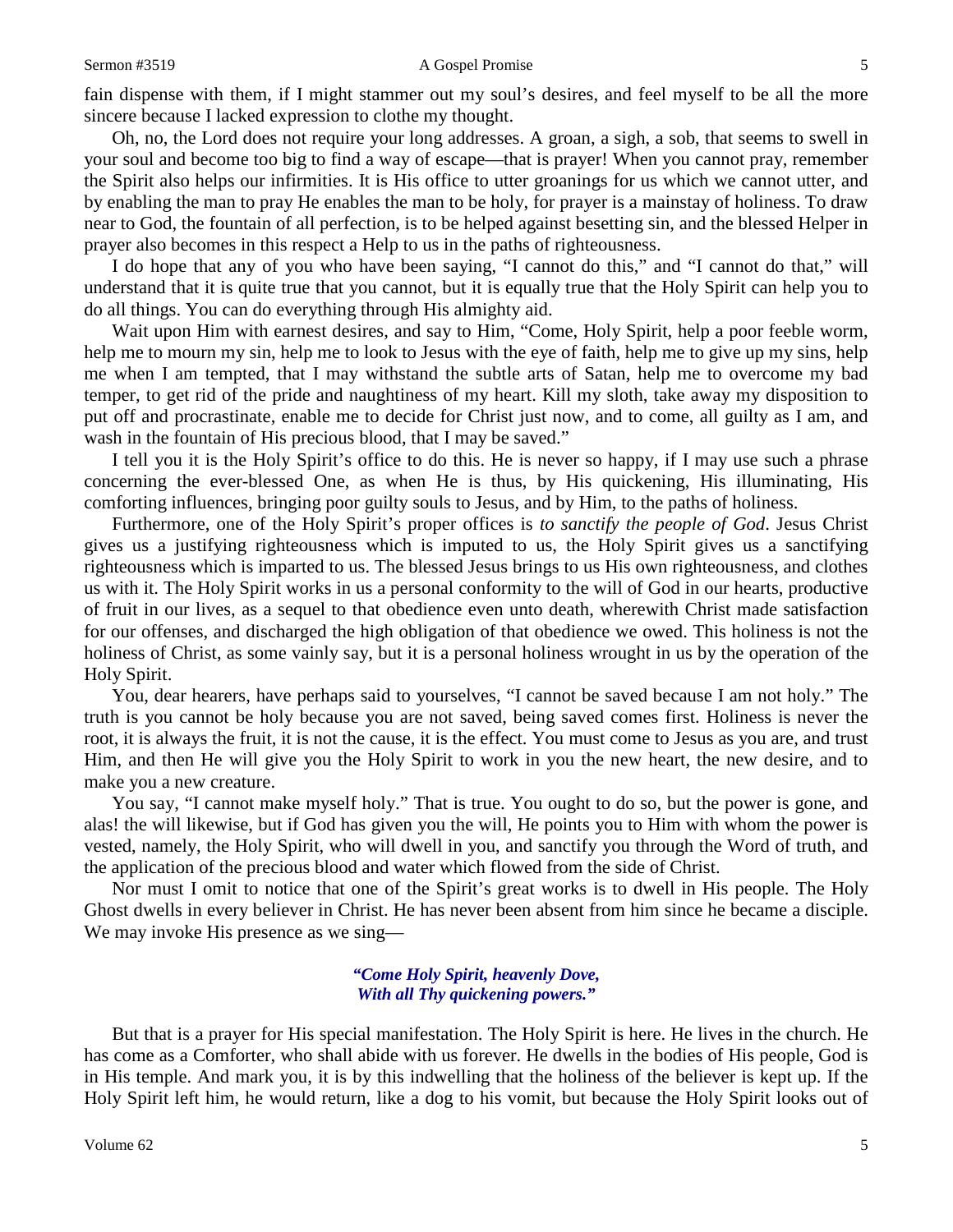these eyes, and throbs in this heart, and moves these hands, when the man is freely obedient to the divine power, so the man is kept in the paths of integrity, and his end is everlasting life.

To gather up all these thoughts in one, whatever offices the Holy Spirit sustains to God's people, the result of all these offices will be to keep the man from going back to his old ways, and to cause him to walk in God's statutes, and to keep God's judgments, and do them.

Do you wish, then, to be saved from sin, and to be made holy? Look to the wounds of the bleeding Savior, and recollect that He has promised to give you the Holy Spirit, by whom you shall be made holy, and kept in holiness, till you stand hereafter without spot or wrinkle, or any such thing, before the eternal throne. In closing, I want to—

**III.** SAY A FEW GOOD AND COMFORTABLE WORDS TO SOME OF YOU WHO MAY BE ANXIOUS TO POSSESS THIS SPIRIT OF GOD IN YOUR HEARTS.

"Ah!" complains one, "the Holy Ghost would never look on me!" Why do you entertain such a thought? Do you think to honor Him by such reflections? Far rather do you shame yourself. Know you not that He has looked on many such as you are, and they are alive to tell of His condescending love? Will you look to Jesus? Will you cast yourself upon the great Surety who has deigned to become the scapegoat for sinners? If so, the Holy Ghost has looked on you. The first desire you have towards God comes from Him.

These inward strivings which you feel now (tenderly do I wish that you may not stifle or quench them) come from Him. That fear, that anxiety, that longing may be, and I trust they are, the initiative of a blessed work of the Holy Ghost within your soul. Judge not of the Holy Spirit as though He were reluctant.

Nehemiah spoke of the Spirit of God as *"the Good Spirit."* So He is. He is the very essence of goodness, taking goodness in the sense of benevolence. He is good to men, full of generous love towards them. We read of "the love of the Spirit." Sweet words! what must it be to appreciate them and to prove their meaning! The love of the Spirit! I marvel that the Spirit of God should come down into the valley of dry bones. I wonder that He should have contact with such corruption as ours, and make us live. I am surprised that He has not left us long ago, dullards as we are in His school, yet He patiently teaches us. It is amazing to me that He should dwell in such poor temples as our clay bodies.

Still, He does, He condescendingly abides with us. You speak of the love of Jesus in coming down to earth, and enduring all its misery and shame. You cannot speak too well of that, but do not forget that the Holy Spirit has been abiding here these eighteen hundred years, and still the dispensation of His government lasts, and He is waiting and striving still, persuading, preciously illuminating, grandly quickening. Thus He will continue to do until the Lord Jesus Himself shall descend from heaven with a shout, and the dispensation of the Holy Ghost shall be perfected in the world to come. The Holy Spirit, then, is a good Spirit, and that should encourage you to repair to Him with a full confidence in His person and works.

He is sometimes called, "the free Spirit." David says, "Uphold me with *thy free Spirit."* He is not bound by our bondage. He is not retrained, thank God, by the restriction of our desires. He is not withheld, even though our inability and our iniquity entangle us. He waits not for man, neither tarries He for the sons of men. As the dew comes in the morning on the dumb grass that cannot speak for it, as the stiff breeze blows over the silent mountains that cannot ask for it, and as on the sea, which cannot lift up its billows until the wind shall stir them, it comes unsought, unasked, even so is the Spirit's advent. So freely in real truth does He come.

Oh! you vilest of sinners, you outcast, you who are turned off by those who once loved you, the Holy Spirit can even come to you. He is a free Spirit, not even your sins can withhold Him. He can conquer your desperate depravity, and come to reign and rule in your breast, where devils have held a carnival these many years.

I adore the power of God that He exerts over the minds of men, insomuch as that while I stand here to preach to you, willing or not willing as you may be to heed His message, my Lord and Master will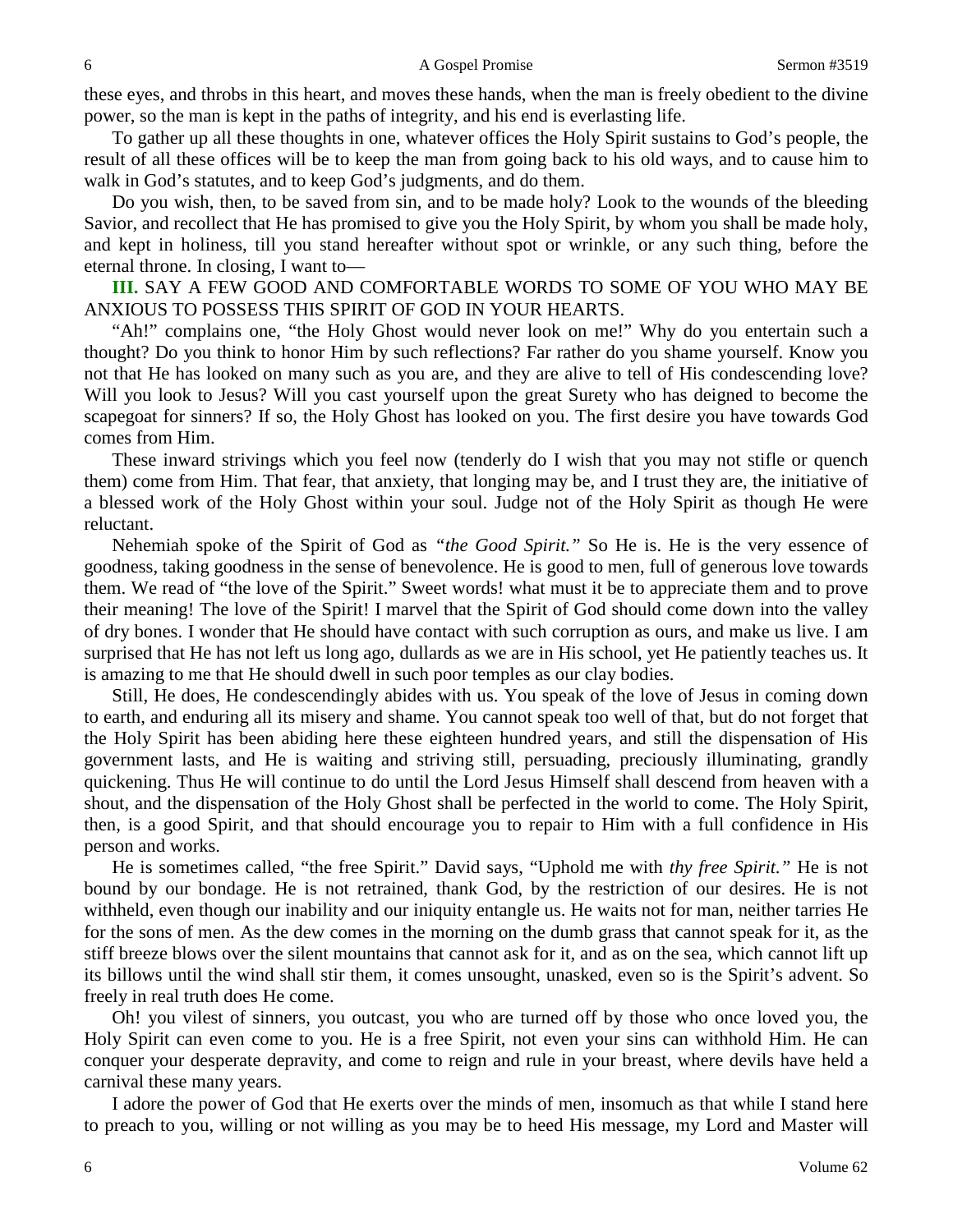### Sermon #3519 **A** Gospel Promise 7

have His own way. What though you may be in the most unfit state to attend to the Gospel call, though you may have come to ridicule the preacher, or catch him tripping in his speech, or it perhaps be you have designed to spend a merry hour, the divine fiat is mightier than your fitful mood.

How often has the Eternal Archer shot His arrows through and through the scorners, and left them as though they were dead, and then, having touched them with His life-giving finger, He has said, "Live!" The change has been wrought, though they knew nothing of it at the time. The Lord, according to His good pleasure, has done the work, and thus can this blessed free Spirit effect His purpose.

Oh, my beloved brethren, pray for the unsaved. Pray for sinners, you who can pray. Full often have I thought what a blessed thing it is that the Spirit of God can obtain admission where we cannot. There is a house that is closed and barred against the Gospel. The squire of the parish, perhaps, says that any of his servants going to the meeting house he will discharge, he will take care that he will have none of this Methodism anywhere in his district.

Very well, sir, if you propose to keep it out, you will need to have a great many watchmen, for, you know, if there is a sweet perfume in your house, you must use your diligence to keep it hermetically sealed, or else it will escape and diffuse its odor through every room by degrees. The name of Jesus Christ is "like ointment poured forth," it has a wonderful diffusiveness about it. Ere long the squire will discover that one of his servants has caught the sweet infection. Gladly would he turn her away, were she not such a good nurse-girl that he cannot afford to lose her.

And I have noticed that there is a divine contagion in the grace of God that brings salvation. In families, neighborhoods, townships, and great cities, it will spread with strange rapidity. One or two conversions, like drops of rain, portend a shower. I knew a man who burned all the Bibles he had in his house, at least, he thought he had burned them all, but he had two daughters, who kept their books secreted under their pillows. When he found it out, he was mad with rage. What he was going to do I do not know. His wife told him at length that she was of their mind, and took their part. "Ah! well," said he, "it is a nuisance that I cannot live without being pestered with this religion."

Yes, and by the grace of God they shall not "live without being pestered." If they will not come and hear the Word from the minister, they shall hear it somehow else. A tract shall find him over whose head a sermon flies, and half a sentence shall break a rock in pieces where appeals from the pulpit might have been of no avail. Have good courage, then, you who seek the salvation of others, and you that are afar off from God yourselves, do not despair, for the Spirit of God is a free Spirit, He can come even to you.

*Very powerful, too,* is the Spirit of God, as well as good and free. There is no form of human obstinacy which He cannot overcome. Some operations of the Holy Spirit may be resisted and defeated. This I say without feeling that I cast any slur upon His Deity. A man, though he may be never so strong, need not put out all his strength, and when he puts out only a little of his strength a child may be able to overcome him. He may, perhaps, intend that it should be so.

So the Holy Spirit in His common operations is vexed, and grieved, and quenched by the ungodly. Quite otherwise when He comes to "the exceeding greatness of His power to us who believe," or when the Lord makes bare His arm in the eyes of all the people, then the Spirit comes as a Spirit of irresistible power. Who shall stay His hand, or say unto Him, "What doest thou?" See how Saul of Tarsus, foaming at the mouth against the church of God, cries, "What must I do to be saved? Who art thou, Lord?" Anon, he rises up to be led by the hand for three days in brokenness of heart to seek for the light of God's countenance. How quickly can God turn the most fierce persecutors into the most earnest preachers of the Gospel!

Be of good heart, dear friends, for God's cause in the world. We shall see yet greater things if we do but ask for them in faith, and faithfully expect them. If God does not raise up good men in the colleges to preach the Gospel, He will find them in the warehouses and offices of our merchants. Or failing these, He will call them from the dregs of the population, it may be even from the dens and kens of thieves, if nowhere else. Who knows but He may provoke us to jealousy by a people of a strange tongue.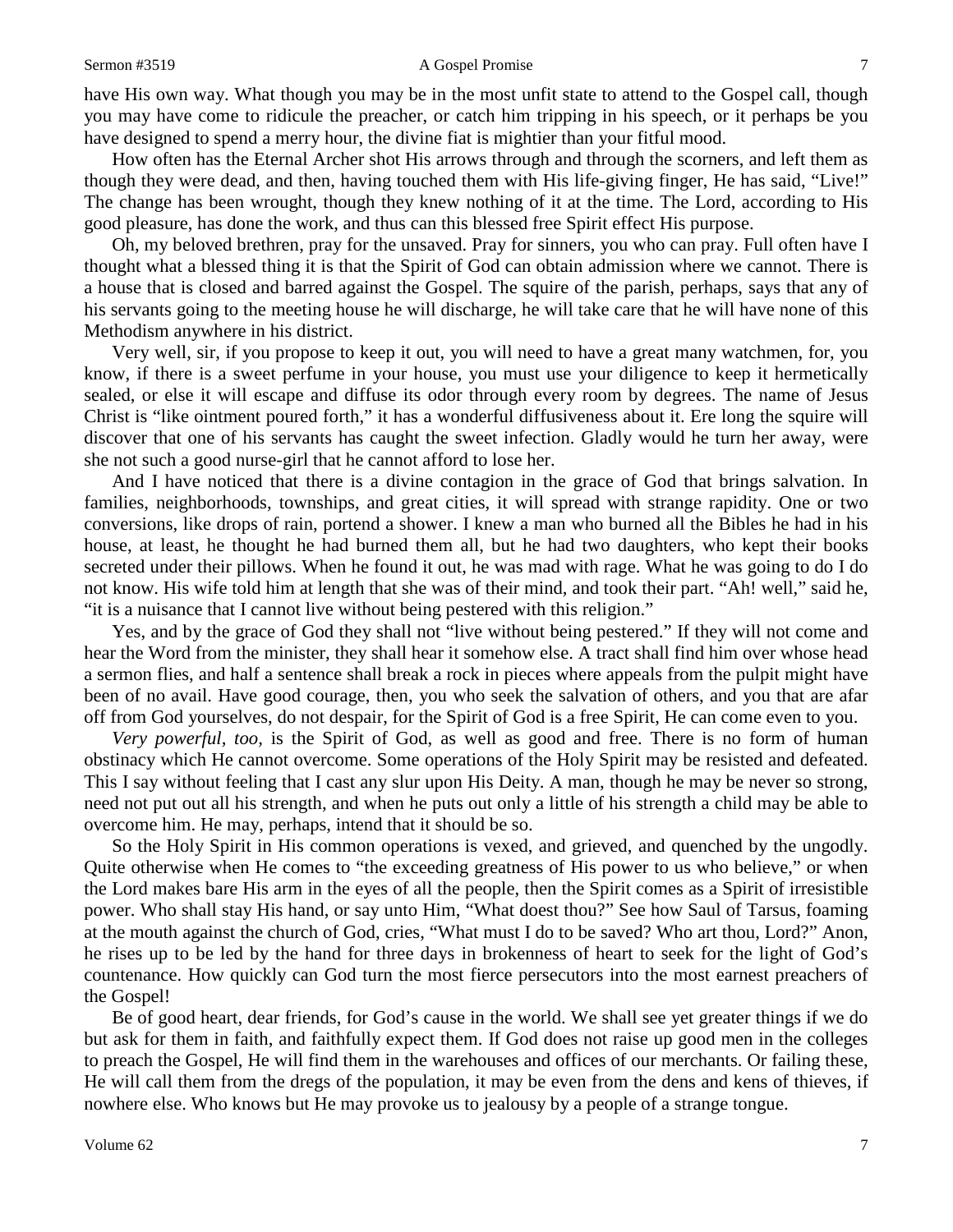My Master knew how to find Luther among the monks, and to fish out some of the bravest Reformers from among the idolatrous priests. And He can do the same again. The church may come to a very bad tide, but there never shall be such a bad tide but the church, like a galley with oars, shall be able to float. She shall not strike on the rocks. Have hope, ye soldiers of Christ! While the ministry of the Holy Ghost can be invoked, never whisper of despair!

Oh! Sinner, have hope for yourself, willful and wicked as you may have been. If you cannot amend your ways and change your heart, He can do it for you. The iron bands of habit He can snap. The adamantine net of lasciviousness He can break in pieces. From the degrading abominations of drunkenness He can extricate you. All the charms of worldliness He can dissolve. He can set you free, though you are now a captive fast in the inner prison with your feet in the stocks.

While the Holy Spirit lives, while Jesus intercedes, while the Father is willing to receive prodigals, let no one despair. Grace makes the most worthless creatures welcome to the most inestimable blessings. What Paul said to saints I venture to say to sinners, "Covet earnestly the best gifts." Amen.

### **EXPOSITION BY C. H. SPURGEON**

### *JOHN 14:21-31*

In this "sacred farewell" talk of our Lord's, He gives us many a revelation of the soul's way of communion with Him.

**21-22***. He that hath my commandments, and keepeth them, he it is that loveth me: and he that loveth me shall be loved of my Father, and I will love him, and will manifest myself to him. Judas saith unto him, not Iscariot, Lord, how is it that thou wilt manifest thyself unto us, and not unto the world?* 

Many a time have we asked that question with great admiration of the special sovereign grace of God, that He should manifest Himself to us, and not to the world. It is an unanswerable question. It is "even so, Father, for so it seemed good in thy sight."

**23.** *Jesus answered and said unto him, If a man love me, he will keep my words: and my Father will love him, and we will come unto him, and make our abode with him.*

Where the grace of God has created love between us and Christ, there is a window through which Christ can manifest Himself to us. Why He gave us that love we do not know, but when He has given us that love He will not deny us communion with Himself.

**24-26.** *He that loveth me not keepeth not my sayings: and the word which ye hear is not mine, but the Father's which sent me. These things have I spoken unto you, being yet present with you. But the Comforter, which is the Holy Ghost, whom the Father will send in my name, He shall teach you all things, and bring all things to your remembrance, whatsoever I have said unto you.* 

The Holy Spirit does not teach us any new doctrine. Fix that in your minds, for in the present age we have numbers of persons who talk about being inspired with the Holy Ghost, and who come with all kinds of crudities and fooleries. Believe them not. The Holy Ghost says no other and no more than the Lord Jesus Christ Himself said, "He shall teach you all things, and bring all things to your remembrance whatsoever I have said to you."

The canon of revelation is closed. None can add to it without a curse. Do not accept any testimony that would add to it. Keep to what is here found, and pray the Holy Spirit to lead you into the clear understanding of it.

**27-28.** *Peace I leave with you, my peace I give unto you: not as the world giveth, give I unto you. Let not your heart be troubled, neither let it be afraid. Ye have heard how I said unto you, I go away, and come again unto you. If ye loved me, ye would rejoice, because I said, I go unto the Father: for my Father is greater than I.* 

Christ had Himself less than the Father in His state of humiliation, and now He is returning to the Father to be re-clothed with honor and majesty. Should we not rejoice in that?